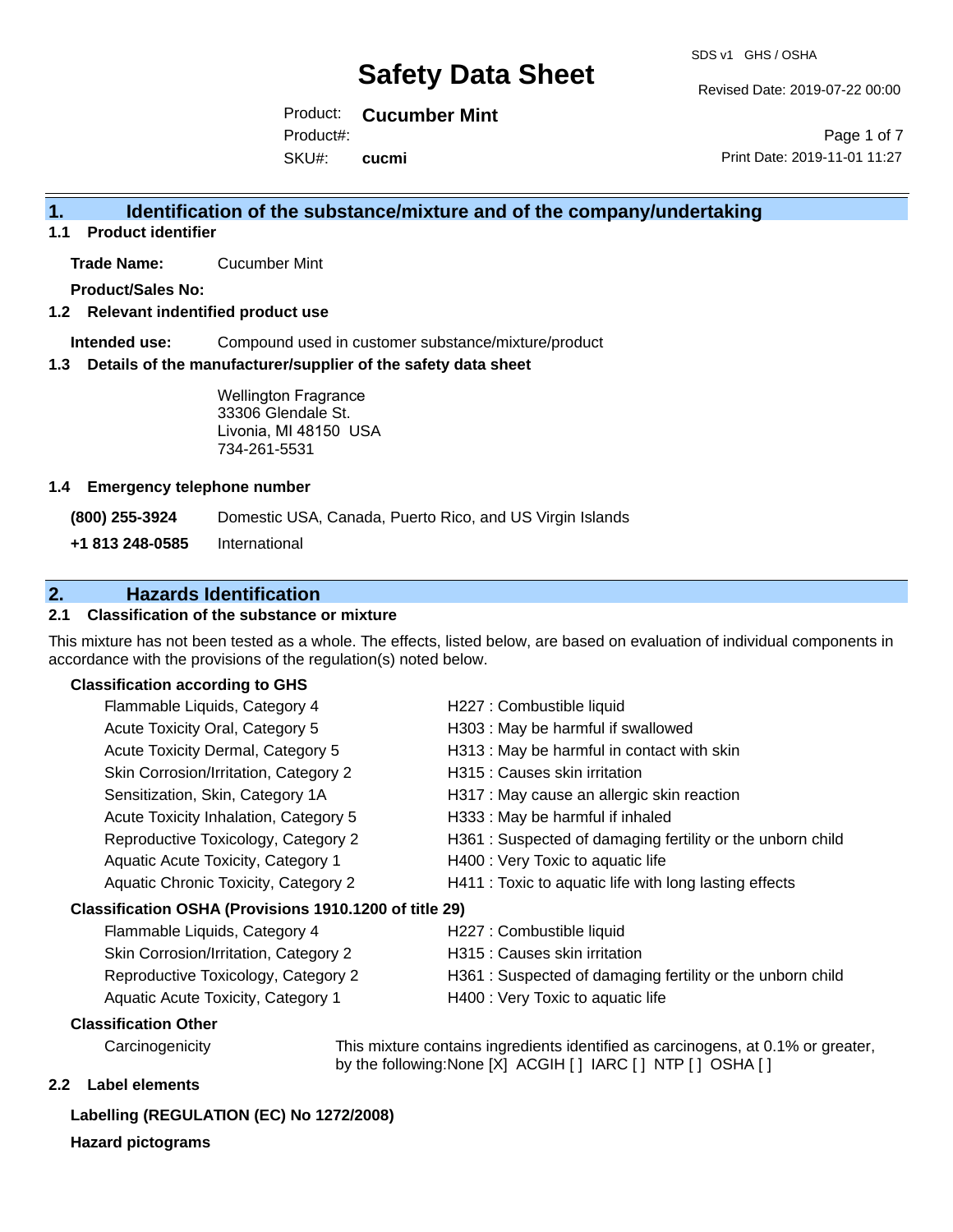### Product: **Cucumber Mint**

| SDS v1 GHS / OSHA |
|-------------------|
|                   |

Revised Date: 2019-07-22 00:00

Print Date: 2019-11-01 11:27

Page 2 of 7

Product#:

SKU#: **cucmi**





# **Signal Word: Warning**

| <b>Hazard statments</b> |                                                     |
|-------------------------|-----------------------------------------------------|
| H <sub>22</sub> 7       | Combustible liquid                                  |
| H303                    | May be harmful if swallowed                         |
| H313                    | May be harmful in contact with skin                 |
| H315                    | Causes skin irritation                              |
| H317                    | May cause an allergic skin reaction                 |
| H333                    | May be harmful if inhaled                           |
| H361                    | Suspected of damaging fertility or the unborn child |
| H400                    | Very Toxic to aquatic life                          |
| H411                    | Toxic to aquatic life with long lasting effects     |

#### **Precautionary Statements**

### **Prevention:**

| <b>Prevention:</b> |                                                                                                                                       |
|--------------------|---------------------------------------------------------------------------------------------------------------------------------------|
| P <sub>201</sub>   | Obtain special instructions before use                                                                                                |
| P <sub>202</sub>   | Do not handle until all safety precautions have been read and understood                                                              |
| P <sub>235</sub>   | Keep cool                                                                                                                             |
| P <sub>264</sub>   | Wash hands thoroughly after handling                                                                                                  |
| P272               | Contaminated work clothing should not be allowed out of the workplace                                                                 |
| P273               | Avoid release to the environment                                                                                                      |
| P <sub>281</sub>   | Use personal protective equipment as required                                                                                         |
| <b>Response:</b>   |                                                                                                                                       |
| $P302 + P352$      | IF ON SKIN: Wash with soap and water                                                                                                  |
| $P304 + P312$      | IF INHALED: Call a POISON CENTER or doctor/physician if you feel unwell                                                               |
| $P308 + P313$      | IF exposed or concerned: Get medical advice/attention                                                                                 |
| P312               | Call a POISON CENTER or doctor/physician if you feel unwell                                                                           |
| $P333 + P313$      | If skin irritation or a rash occurs: Get medical advice/attention                                                                     |
| P362               | Take off contaminated clothing and wash before reuse                                                                                  |
| P363               | Wash contaminated clothing before reuse                                                                                               |
| P370 + P378        | In case of fire: Use Carbon dioxide (CO2), Dry chemical, or Foam for extinction. Do not use<br>a direct water jet on burning material |
| P391               | <b>Collect Spillage</b>                                                                                                               |
|                    |                                                                                                                                       |

### **2.3 Other Hazards**

#### **no data available**

# **3. Composition/Information on Ingredients**

#### **3.1 Mixtures**

This product is a complex mixture of ingredients, which contains among others the following substance(s), presenting a health or environmental hazard within the meaning of the UN Globally Harmonized System of Classification and Labeling of Chemicals (GHS):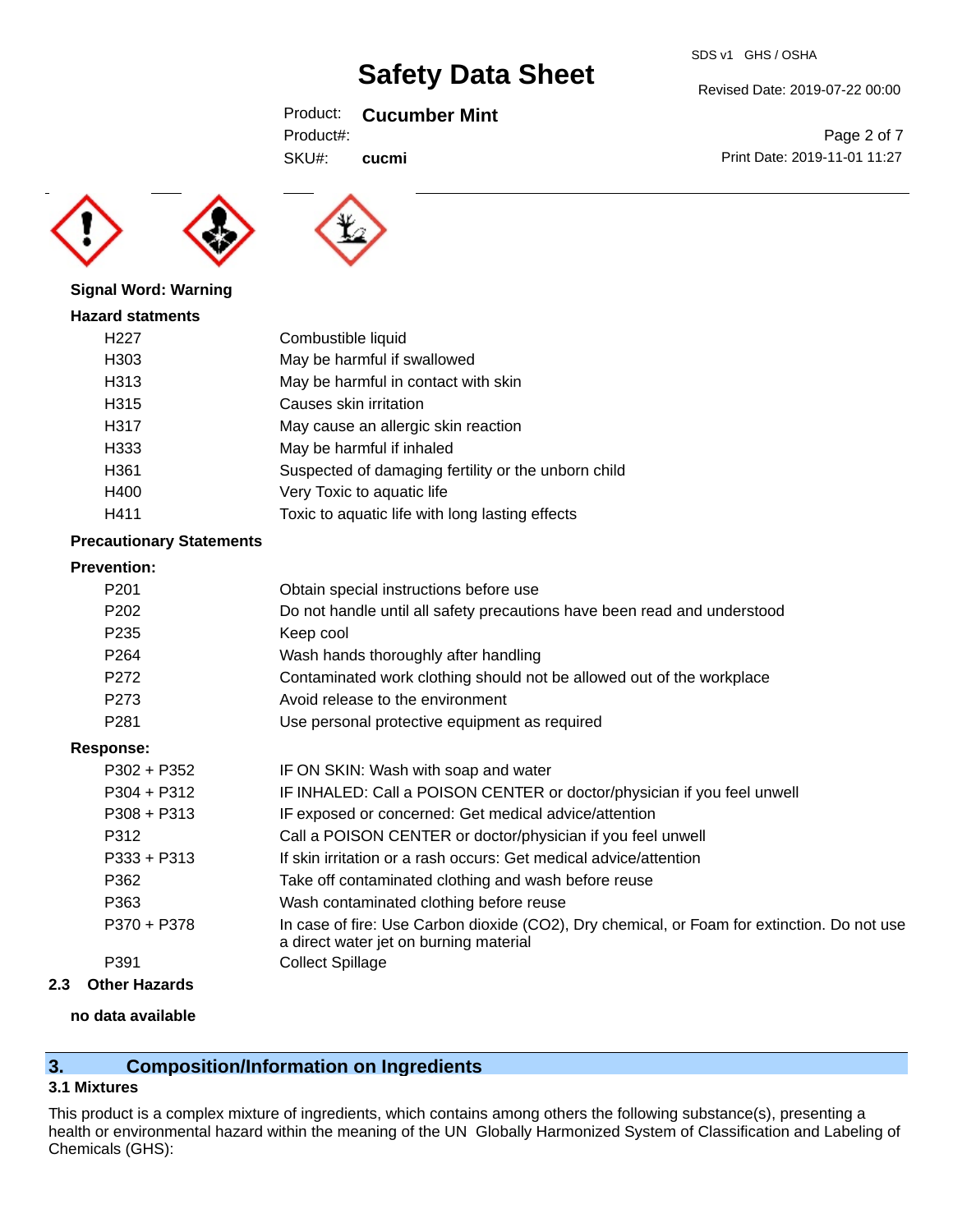SDS v1 GHS / OSHA

Revised Date: 2019-07-22 00:00

### Product: **Cucumber Mint**

Product#:

SKU#: **cucmi**

Page 3 of 7 Print Date: 2019-11-01 11:27

| CAS#<br>Ingredient                                       | EC#                                | Conc.<br>Range | <b>GHS Classification</b>                                                                    |  |
|----------------------------------------------------------|------------------------------------|----------------|----------------------------------------------------------------------------------------------|--|
| 120-51-4                                                 | 204-402-9                          | $20 - 30 \%$   | H302; H313; H400; H411                                                                       |  |
| <b>Benzyl Benzoate</b>                                   |                                    |                |                                                                                              |  |
| 5989-27-5                                                | 227-813-5                          | $5 - 10%$      | H226; H304; H315; H317; H400; H410                                                           |  |
| Limonene                                                 |                                    |                |                                                                                              |  |
| $80 - 54 - 6$                                            | 201-289-8                          | $5 - 10 \%$    | H227; H302; H315; H317; H361; H401;                                                          |  |
|                                                          | <b>Butylphenyl Methylpropional</b> |                | H412                                                                                         |  |
| 14073-97-3                                               | 237-926-1                          | $5 - 10 \%$    | H227; H303; H315; H317; H402                                                                 |  |
| I-Menthone                                               |                                    |                |                                                                                              |  |
| 54830-99-8                                               | 259-367-2                          | $2 - 5%$       | H303; H316; H402                                                                             |  |
| Acetoxydihydrodicyclopentadiene                          |                                    |                |                                                                                              |  |
| 140-11-4                                                 | 205-399-7                          | $2 - 5%$       | H303; H401; H412                                                                             |  |
| Benzyl acetate                                           |                                    |                |                                                                                              |  |
| $98 - 55 - 5$                                            | 202-680-6                          | $1 - 2%$       | H <sub>227</sub> ; H <sub>303</sub> ; H <sub>315</sub> ; H <sub>319</sub> ; H <sub>401</sub> |  |
| <b>Terpineol</b>                                         |                                    |                |                                                                                              |  |
| 111-80-8                                                 | 203-909-2                          | $0.1 - 1.0 %$  | H302; H313; H315; H317; H400; H412                                                           |  |
| Methyl 2-nonynoate (Methyl octine carbonate)             |                                    |                |                                                                                              |  |
| See Section 16 for full text of GHS classification codes |                                    |                |                                                                                              |  |

See Section 16 for full text of GHS classification codes which where not shown in section 2

Total Hydrocarbon Content (%  $w/w$ ) = 8.00

| 4.<br><b>First Aid Measures</b>                                                   |                                                                                                               |  |
|-----------------------------------------------------------------------------------|---------------------------------------------------------------------------------------------------------------|--|
| <b>Description of first aid measures</b><br>4.1                                   |                                                                                                               |  |
| Inhalation:                                                                       | Remove from exposure site to fresh air and keep at rest.<br>Obtain medical advice.                            |  |
| Eye Exposure:                                                                     | Flush immediately with water for at least 15 minutes.<br>Contact physician if symptoms persist.               |  |
| <b>Skin Exposure:</b>                                                             | Remove contaminated clothes. Wash thoroughly with water (and soap).<br>Contact physician if symptoms persist. |  |
| Ingestion:                                                                        | Rinse mouth with water and obtain medical advice.                                                             |  |
| Most important symptoms and effects, both acute and delayed<br>4.2                |                                                                                                               |  |
| Symptoms:                                                                         | no data available                                                                                             |  |
| <b>Risks:</b>                                                                     | Refer to Section 2.2 "Hazard Statements"                                                                      |  |
| Indication of any immediate medical attention and special treatment needed<br>4.3 |                                                                                                               |  |
| Treatment:                                                                        | Refer to Section 2.2 "Response"                                                                               |  |
|                                                                                   |                                                                                                               |  |

| 5. |  | <b>Fire-Fighting measures</b> |
|----|--|-------------------------------|
|    |  |                               |

# **5.1 Extinguishing media**

| Suitable:  | Carbon dioxide (CO2), Dry chemical, Foam          |
|------------|---------------------------------------------------|
| Unsuitable | Do not use a direct water jet on burning material |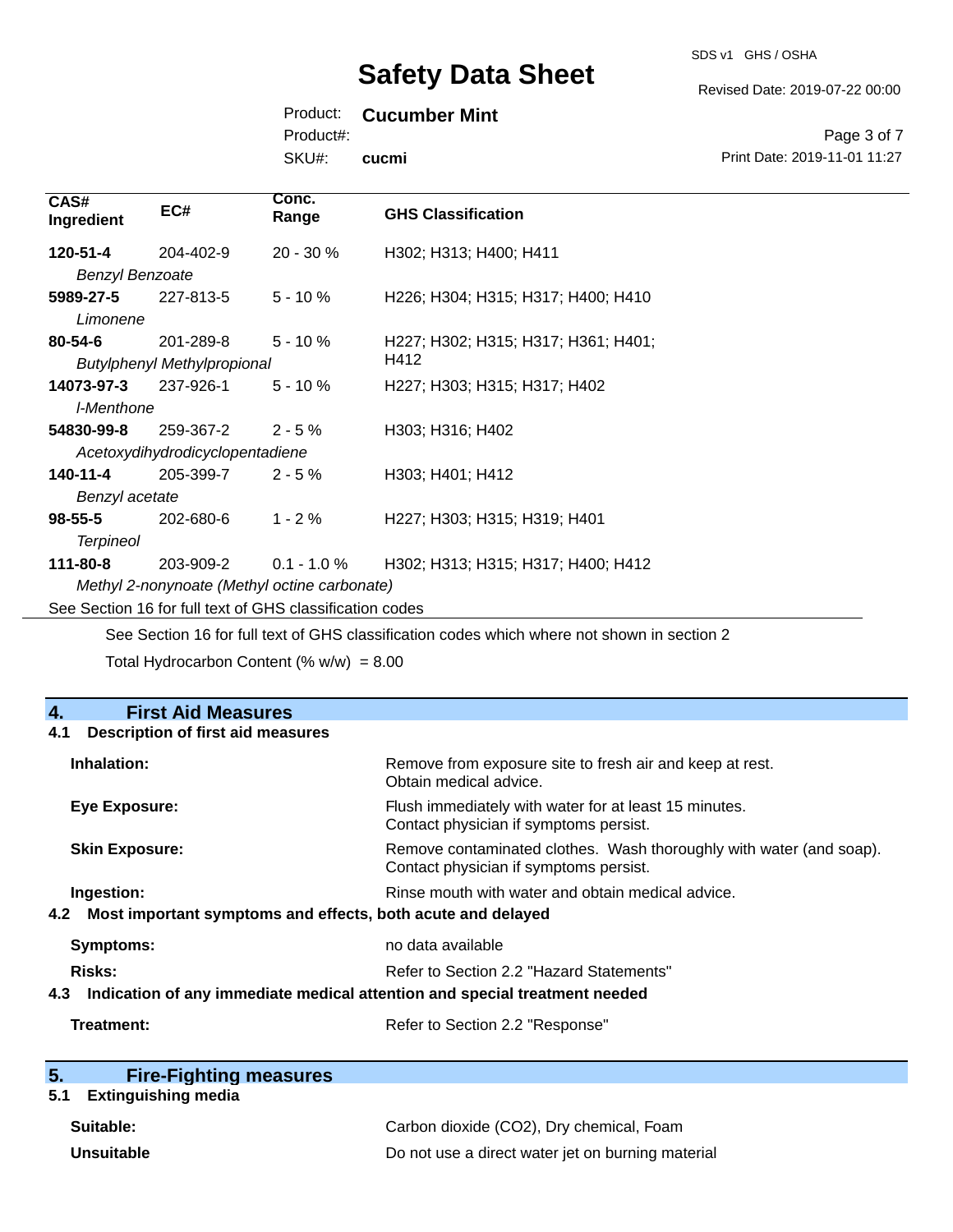#### Revised Date: 2019-07-22 00:00

Product: **Cucumber Mint** Product#:

SKU#: **cucmi**

Page 4 of 7 Print Date: 2019-11-01 11:27

#### **5.2 Special hazards arising from the substance or mixture**

**During fire fighting:** Water may be ineffective

#### **5.3 Advice for firefighters**

**Further information:** Standard procedure for chemical fires

#### **6. Accidental Release Measures**

#### **6.1 Personal precautions, protective equipment and emergency procedures**

Avoid inhalation and contact with skin and eyes. A self-contained breathing apparatus is recommended in case of a major spill.

#### **6.2 Environmental precautions**

Keep away from drains, soil, and surface and groundwater.

#### **6.3 Methods and materials for containment and cleaning up**

Clean up spillage promptly. Remove ignition sources. Provide adequate ventilation. Avoid excessive inhalation of vapors. Gross spillages should be contained by use of sand or inert powder and disposed of according to the local regulations.

#### **6.4 Reference to other sections**

Not Applicable

#### **7. Handling and Storage**

#### **7.1 Precautions for safe handling**

Apply according to good manufacturing and industrial hygiene practices with proper ventilation. Do not drink, eat or smoke while handling. Respect good personal hygiene.

#### **7.2 Conditions for safe storage, including any incompatibilities**

Store in a cool, dry and ventilated area away from heat sources and protected from light in tightly closed original container. Avoid uncoated metal container. Keep air contact to a minimum.

#### **7.3 Specific end uses**

No information available

#### **8. Exposure Controls/Personal Protection**

#### **8.1 Control parameters**

**Exposure Limits: Component** ACGIH TWA ppm STEL ppm TWA ppm STEL ppm ACGIH **OSHA** OSHA **140-11-4** *Benzyl acetate* 10 **Engineering Controls:** Use local exhaust as needed.

#### **8.2 Exposure controls - Personal protective equipment**

| Eye protection:                | Tightly sealed goggles, face shield, or safety glasses with brow guards and side shields, etc.<br>as may be appropriate for the exposure |
|--------------------------------|------------------------------------------------------------------------------------------------------------------------------------------|
| <b>Respiratory protection:</b> | Avoid excessive inhalation of concentrated vapors. Apply local ventilation where appropriate.                                            |
| <b>Skin protection:</b>        | Avoid Skin contact. Use chemically resistant gloves as needed.                                                                           |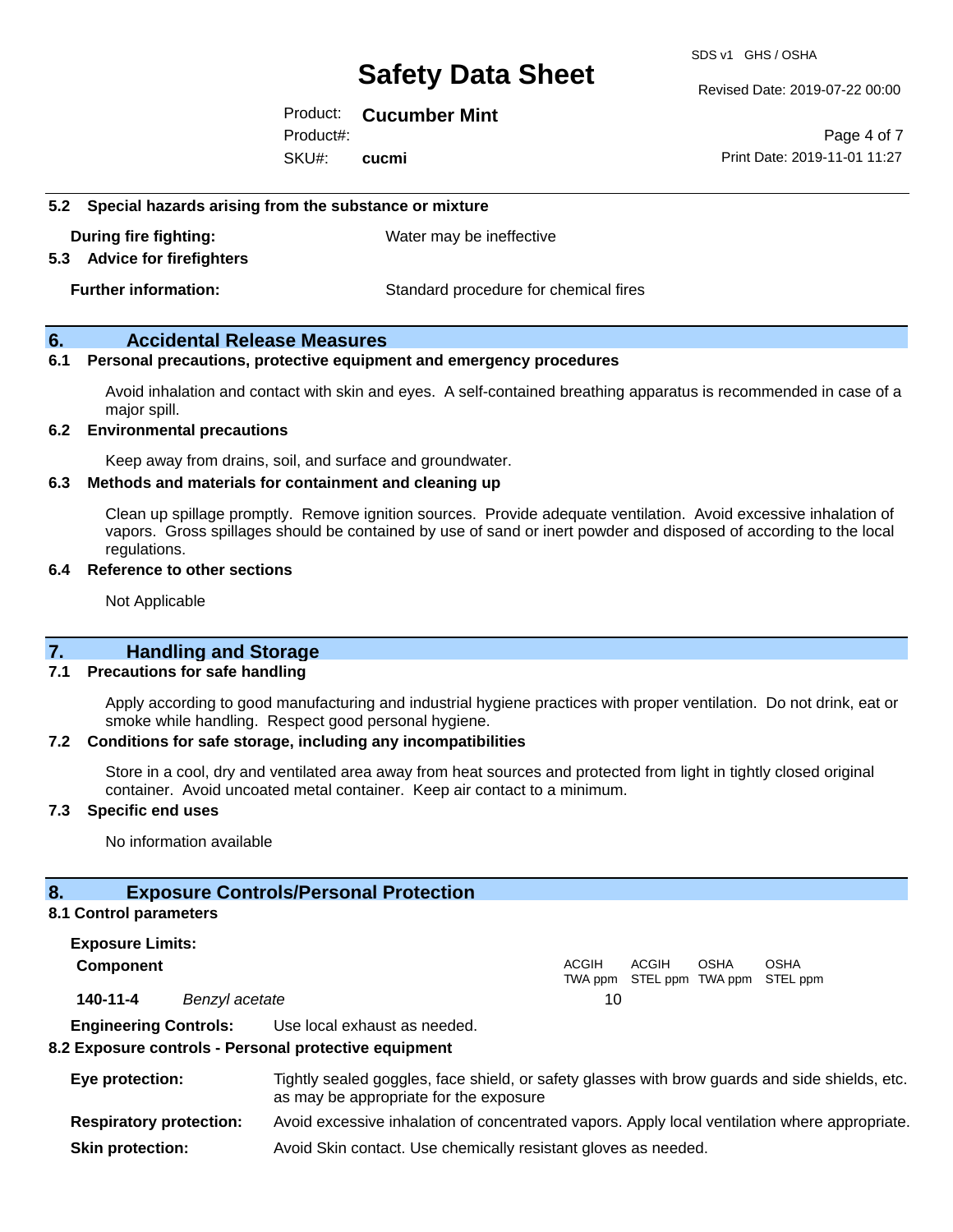Revised Date: 2019-07-22 00:00

Product: **Cucumber Mint**

SKU#: Product#: **cucmi**

Page 5 of 7 Print Date: 2019-11-01 11:27

# **9. Physical and Chemical Properties**

#### **9.1 Information on basic physical and chemical properties**

| Appearance:                  | Liquid                                 |
|------------------------------|----------------------------------------|
| Odor:                        | Conforms to Standard                   |
| Color:                       | Yellow Tint (G0/1) to Pale Yellow (G3) |
| <b>Viscosity:</b>            | Liquid                                 |
| <b>Freezing Point:</b>       | Not determined                         |
| <b>Boiling Point:</b>        | Not determined                         |
| <b>Melting Point:</b>        | Not determined                         |
| <b>Flashpoint (CCCFP):</b>   | 170 F (76.67 C)                        |
| <b>Auto flammability:</b>    | Not determined                         |
| <b>Explosive Properties:</b> | None Expected                          |
| <b>Oxidizing properties:</b> | None Expected                          |
| Vapor Pressure (mmHg@20 C):  | 0.2154                                 |
| %VOC:                        | 0.22                                   |
| Specific Gravity @ 25 C:     | 0.9590                                 |
| Density @ 25 C:              | 0.9560                                 |
| Refractive Index @ 20 C:     | 1.4910                                 |
| Soluble in:                  | Oil                                    |

# **10. Stability and Reactivity**

| 10.1 Reactivity                         | None                                               |
|-----------------------------------------|----------------------------------------------------|
| <b>10.2 Chemical stability</b>          | Stable                                             |
| 10.3 Possibility of hazardous reactions | None known                                         |
| <b>10.4 Conditions to avoid</b>         | None known                                         |
| 10.5 Incompatible materials             | Strong oxidizing agents, strong acids, and alkalis |
| 10.6 Hazardous decomposition products   | None known                                         |

### **11. Toxicological Information 11.1 Toxicological Effects**

Acute Toxicity Estimates (ATEs) based on the individual Ingredient Toxicity Data utilizing the "Additivity Formula"

| Acute toxicity - Oral - (Rat) mg/kg          | (LD50: 2859.1690) May be harmful if swallowed            |
|----------------------------------------------|----------------------------------------------------------|
| Acute toxicity - Dermal - (Rabbit) mg/kg     | (LD50: 4110.9442) May be harmful in contact with skin    |
| Acute toxicity - Inhalation - (Rat) mg/L/4hr | (LD50: 27.9955) May be harmful if inhaled                |
| <b>Skin corrosion / irritation</b>           | May be harmful if inhaled                                |
| Serious eye damage / irritation              | Not classified - the classification criteria are not met |
| <b>Respiratory sensitization</b>             | Not classified - the classification criteria are not met |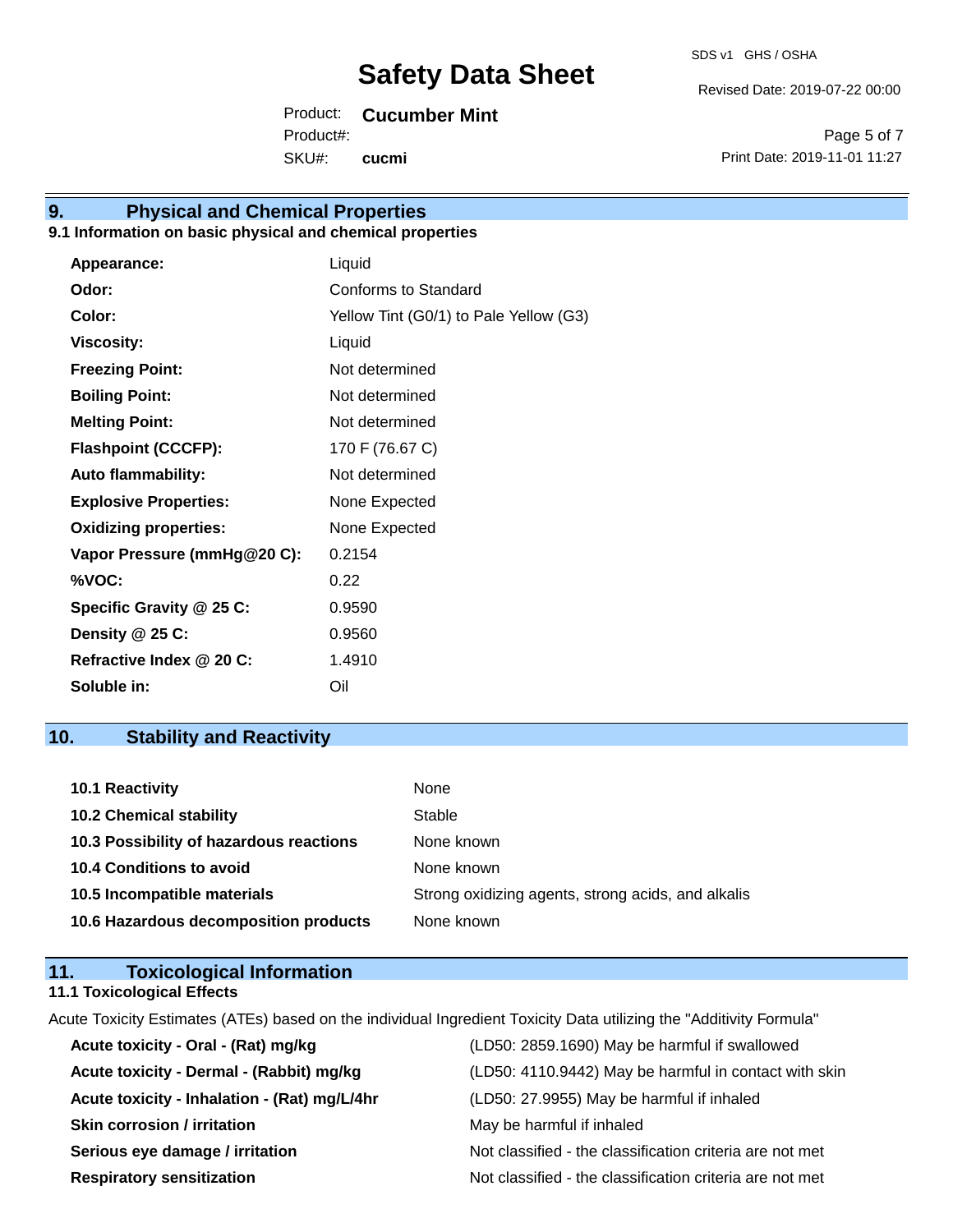SDS v1 GHS / OSHA

Revised Date: 2019-07-22 00:00

Product: **Cucumber Mint** Product#:

SKU#: **cucmi**

Page 6 of 7 Print Date: 2019-11-01 11:27

| <b>Skin sensitization</b>                          | May cause an allergic skin reaction                      |
|----------------------------------------------------|----------------------------------------------------------|
| <b>Germ cell mutagenicity</b>                      | Not classified - the classification criteria are not met |
| Carcinogenicity                                    | Not classified - the classification criteria are not met |
| <b>Reproductive toxicity</b>                       | Suspected of damaging fertility or the unborn child      |
| Specific target organ toxicity - single exposure   | Not classified - the classification criteria are not met |
| Specific target organ toxicity - repeated exposure | Not classified - the classification criteria are not met |
| <b>Aspiration hazard</b>                           | Not classified - the classification criteria are not met |
|                                                    |                                                          |

| 12.1 Toxicity                      |                                                 |
|------------------------------------|-------------------------------------------------|
| <b>Acute acquatic toxicity</b>     | Very Toxic to aquatic life                      |
| <b>Chronic acquatic toxicity</b>   | Toxic to aquatic life with long lasting effects |
| <b>Toxicity Data on soil</b>       | no data available                               |
| <b>Toxicity on other organisms</b> | no data available                               |
| 12.2 Persistence and degradability | no data available                               |
| 12.3 Bioaccumulative potential     | no data available                               |
| 12.4 Mobility in soil              | no data available                               |
| 12.5 Other adverse effects         | no data available                               |

### **13. Disposal Conditions**

**12. Ecological Information** 

#### **13.1 Waste treatment methods**

Do not allow product to reach sewage systems. Dispose of in accordance with all local and national regulations. Send to a licensed waste management company.The product should not be allowed to enter drains, water courses or the soil. Do not contaminate ponds, waterways or ditches with chemical or used container.

# **14. Transport Information**

| <b>Marine Pollutant</b>                                       | Yes. Ingredient of greatest environmental impact:<br>120-51-4 : (20 - 30 %) : Benzyl Benzoate |              |                                     |                 |        |
|---------------------------------------------------------------|-----------------------------------------------------------------------------------------------|--------------|-------------------------------------|-----------------|--------|
| <b>Regulator</b>                                              |                                                                                               | <b>Class</b> | <b>Pack Group</b>                   | <b>Sub Risk</b> | UN-nr. |
| U.S. DOT (Non-Bulk)                                           |                                                                                               |              | Not Regulated - Not Dangerous Goods |                 |        |
| <b>Chemicals NOI</b>                                          |                                                                                               |              |                                     |                 |        |
| <b>ADR/RID (International Road/Rail)</b>                      |                                                                                               |              |                                     |                 |        |
| <b>Environmentally Hazardous</b><br>Substance, Liquid, n.o.s. |                                                                                               | 9            | Ш                                   |                 | UN3082 |
| <b>IATA (Air Cargo)</b>                                       |                                                                                               |              |                                     |                 |        |
| <b>Environmentally Hazardous</b><br>Substance, Liquid, n.o.s. |                                                                                               | 9            | Ш                                   |                 | UN3082 |
| IMDG (Sea)                                                    |                                                                                               |              |                                     |                 |        |